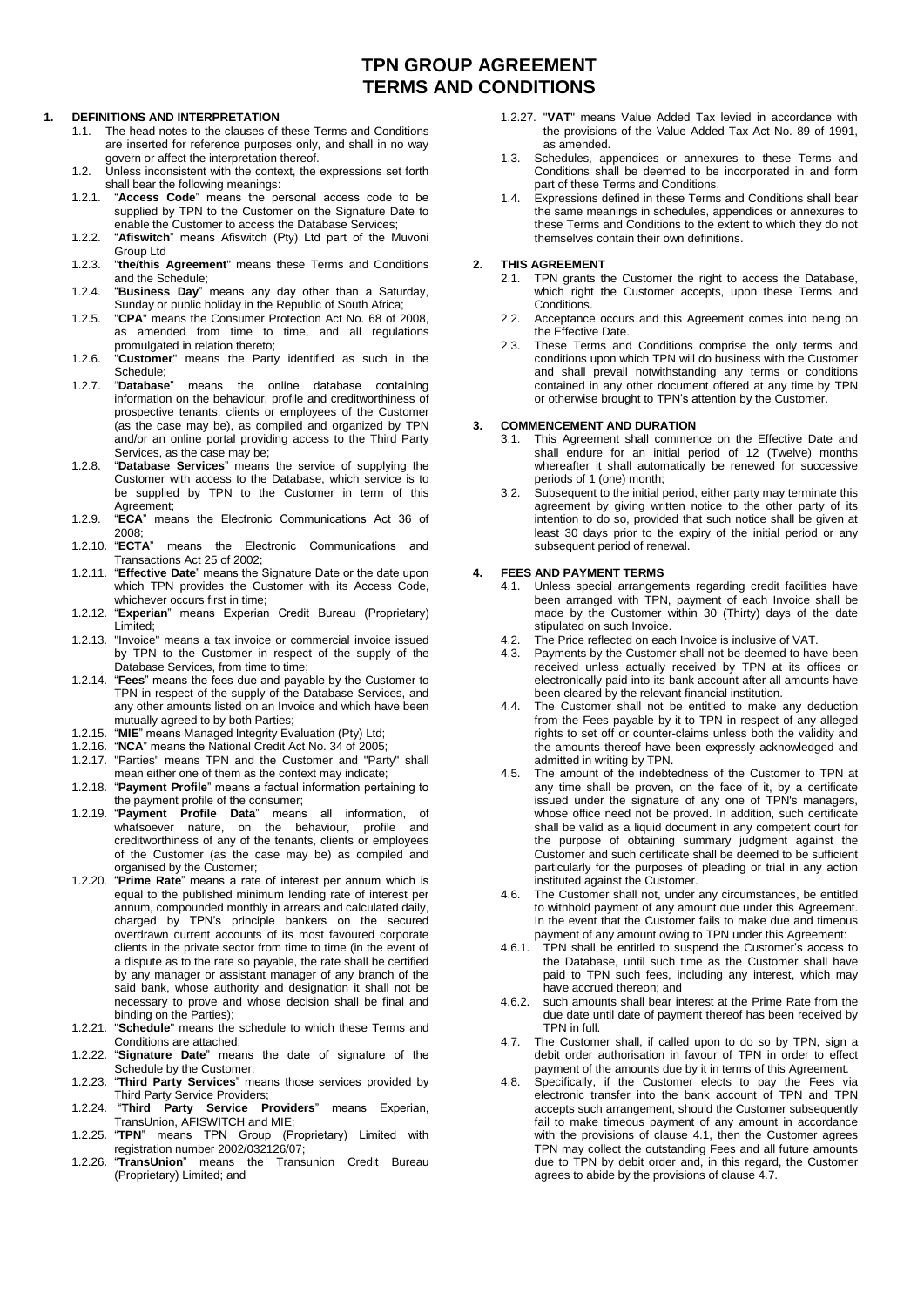4.9. Should any debit order be returned for any reason whatsoever, the Customer shall be responsible for reimbursing TPN for any fees debited to TPN's account by its bankers in connection therewith.

#### **5. INCREASE IN CHARGES**

- 5.1. TPN shall have the right, from time to time and, on 14 (Fourteen) days' notice in writing, to increase the fees payable to it by the Customer.
- 5.2. Currently, TPN endeavours, where possible, to limit its increases to an annual increase in November of each year, save for increases of a statutory nature or basis, or increases occasioned by the increase in charges of Third Party Service Providers.

### 6. **CONNECTIVITY**

- 6.1. The onus of connecting to the Database services via an internet or dedicated connection rests with the Customer and the Customer shall bear all costs associated therewith, which costs are not included in the Fees.
- 6.2. It is the Customer's responsibility to ensure that it possesses, or will possess, the hardware and software necessary to access the Database Services. The Customer acknowledges that the provision of software and hardware necessary to access the Database does not constitute a service rendered by TPN to the Customer.

# **7. SECURITY**

7.1.1. TPN shall have the right to take whatever action and to implement whatever measures it may deem necessary to protect the confidentiality, security and integrity of the Database and the information contained therein.

# **8. ACCESS CODES**

- 8.1. It is the Customer's responsibility to ensure that only authorised representatives have access to its Access Code.
- 8.2. Any use of the Customer's Access Code by any person whatsoever (other than by the servants or agents of TPN) to gain access to the Database Services shall be deemed to be authorised use and the Customer shall be responsible for all Fees resulting from such access.

# <span id="page-1-0"></span>**9. CONSENT**

- 9.1. The Customer warrants that it has obtained the requisite consent from all of its clients, tenants, customers and/or employees (as the case may be), prospective or otherwise that:
- 9.1.1. the Customer may make enquiries in respect of any of its customers, clients and/or employees, referred to in clause [9.1](#page-1-0) above, by accessing the Database;
- <span id="page-1-1"></span>9.1.2. the Customer may provide TPN with information concerning the behaviour, profile, payment patterns, indebtedness, whereabouts and creditworthiness of its customers, clients, tenants and/or employees (as the case may be) referred to in claus[e 9.1](#page-1-0) above, for inclusion in the Database;
- 9.1.3. the information as contemplated by [9.1.2](#page-1-1) may be conveyed to, and accessed by, other users of the Database; and
- 9.1.4. any failure by the customers, clients, tenants and/or employees referred to in clause [9.1](#page-1-0) above to meet their obligations to the Customer, and any other information concerning the performance by such customers, clients, tenants and/or employees of their obligations to the Customer, may be recorded with TPN for inclusion in the Database.
- 9.2. The Customer hereby consents that, and authorises TPN or its agent to, at all times:
- 9.2.1. contact, request and obtain information from any credit provider (or potential credit provider) or registered credit bureau relevant to an assessment of the behaviour, profile, payment patterns, indebtedness, whereabouts, and creditworthiness of the Customer; and
- 9.2.2. furnish information concerning the behaviour, profile, payment patterns, indebtedness, whereabouts, and creditworthiness of the Customer to any registered credit bureau or to any credit provider (or potential credit provider) seeking a trade reference regarding the Customer's dealings with TPN.

#### <span id="page-1-2"></span>**10. AUDIT**

- 10.1. The Customer agrees that the Company may at any time conduct an audit of the Customer's books, records, and systems for the purposes of verifying that the Customer is in compliance with its obligations in terms of this Agreement.
- 10.2. The Customer agrees to take all such steps and do all such things as may be necessary to facilitate the conducting of the audit referred in clause [10.1,](#page-1-2) provided that the Company shall

provide the Customer with reasonable notice of its intention to conduct such audit.

# **11. USE AND CONTROL OF INFORMATION**

- 11.1. The Customer acknowledges and agrees that:
- 11.1.1. any information submitted by it may be included in the Database and may be made available to other users of the Database;
- 11.1.2. the information obtained by it from the Database shall be utilised by it solely and exclusively for the purpose of assisting it in its risk management and tenant, client, customer or employee evaluation decisions (as the case may be), in the ordinary course of its business from time to time;
- 11.1.3. the information obtained by it from the Database shall be kept confidential and shall not be conveyed to any third party;
- 11.1.4. TPN shall have the right, in relation to any information submitted to it, to edit, alter or censor such information, either in whole or in part, in such fashion as it in its sole discretion may deem desirable; and
- 11.1.5. TPN shall have the right to verify the accuracy of any information submitted to it by the Customer.
- 11.2. It is recorded that the information as contained in, or obtained from, the Database shall not in any way be construed as an opinion of TPN as to the solvency, financial standing, creditworthiness, integrity or behaviour of any tenant, client, customer or employee reported on, but rather constitutes a reflection of information received by TPN from time to time and recorded within the Database in good faith.

# <span id="page-1-3"></span>**12. OWNERSHIP OF INFORMATION**

- 12.1. Ownership of the Database and the information contained therein, or submitted for inclusion from time to time, including all underlying intellectual property rights subsisting therein, shall vest in TPN.
- 12.2. For the sake of clarity and the avoidance of all doubt, TPN shall retain possession and ownership of all information submitted to it by the Customer in terms of clause [0](#page-1-3) above, notwithstanding the termination or cancellation of the Agreement in accordance with the provisions of clause [0](#page-2-0) below.
- 12.3. The Customer shall keep and maintain as strictly confidential, all the information obtained by it from the Database from time to time.

# <span id="page-1-6"></span>**13. WARRANTIES AND INDEMNIFICATION**

- 13.1. The Customer undertakes and warrants in favour of TPN that:
- 13.1.1. all its customers, clients, leases and/or employment data (as the case may be) will be loaded regularly onto the Database;
- 13.1.2. in terms of any lease, if the rental payable by the Customer's clients is managed by the Customer, the Rental Payment Profile will be loaded onto the Database on a monthly basis;
- 13.1.3. all other Payment Profile Data in the Customer's possession, as defined in clause [9.1.2](#page-1-1) above, shall be loaded onto the Database and updated by the Customer on a regular basis as and when new information becomes available to it;
- 13.1.4. any information submitted by it to the Database shall be true and correct in every respect;
- 13.1.5. any information submitted by it to the Database shall not be the subject of any dispute between it and the tenant, customers, clients and/or employees referred to in claus[e 9.1](#page-1-0) above;
- <span id="page-1-4"></span>13.1.6. it shall utilise the information obtained by it from the Database only for a prescribed purpose as referred to in the NCA, the ECA and the ECTA;
- <span id="page-1-5"></span>13.1.7. it shall not do, nor omit to do, anything that would result in TPN contravening the provisions of the NCA, the ECA, the CPA, the ECTA (or the successor-in-title to such legislation); and
- 13.1.8. in submitting any information to the Database, it shall itself comply with the legislation referred to in clauses [13.1.6](#page-1-4) and [13.1.7](#page-1-5) above.
- 13.2. Without in any way limiting the generality of [13.1,T](#page-1-6)PN shall not be liable for any loss, liability, damage or expense of whatsoever nature suffered by the Customer as a result of, or which may be attributable to:
- 13.2.1. the use by the Customer or any other person of any of the information comprising, or obtained from, the Database;
- 13.2.2. any mistake, error or omission in any of the information comprising, or obtained from, the Database; and/or
- 13.2.3. any delay or failure in delivering, or in any manner communicating, any of the information comprising, or obtained from, the Database to the Customer.
- 13.3. The Customer indemnifies TPN against all loss, liability, damage and expense of whatsoever nature which TPN may